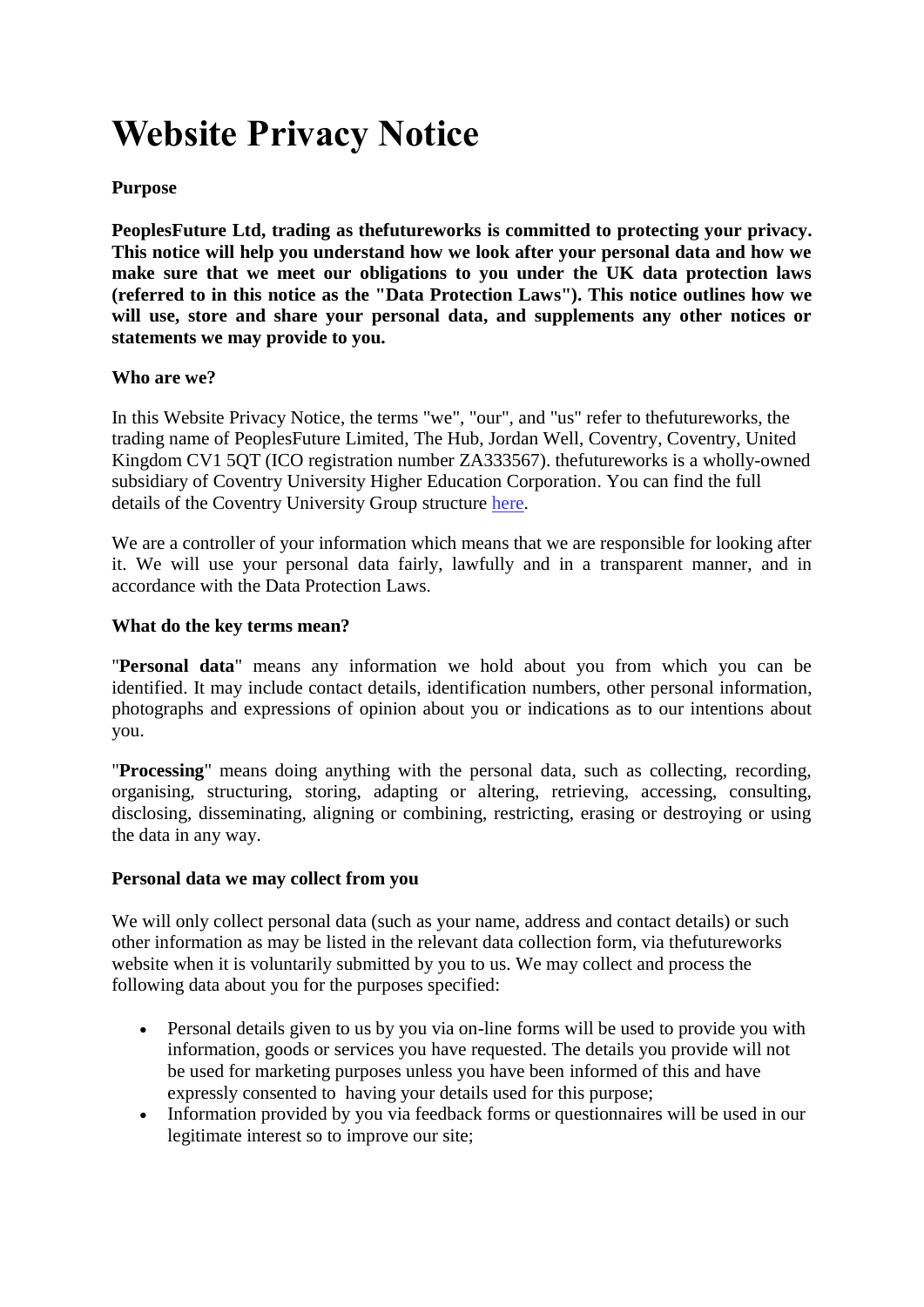- Information provided by you when reporting a fault with the futureworks website will be used for the purposes of rectifying that fault in accordance with the legitimate interests of thefutureworks.
- If you contact us we may keep a record of that correspondence so as to deal with and/or respond to that correspondence as is necessary for the performance of any contract with you or in order to take step at your request prior to the entering into of a contract and/or where such processing is in the legitimate interests of thefutureworks
- Personal data provided as part of any online application process for an employment opportunity shall be processed so as to allow us to process and evaluate the merits of that application in accordance with our legitimate interests;

We may also use personal data which you provide to us in any of the ways listed above and in the following ways:

- To deal with and/or respond to any enquiry or request made by you prior to entering into any contract or agreement with PeoplesFuture Limited or as a result of such contract or agreement ;
- To ensure that content on thefutureworks website is presented in the most effective manner for you and your computer in accordance with our legitimate interests;
- To carry out our obligations arising from any contracts entered into between you and us;
- To allow you to participate in interactive features of thefutureworks website, if/when you choose to do so, whether this be prior to you entering into any contract or agreement with us or as a result of the same;
- To comply with a legal obligation to which thefutureworks is subject;
- To notify you about any changes to thefutureworks or services offered where it is in our legitimate interests to do so and where you have expressed an interest in the same previously or where such notification is required so as to allow us to perform any contractual agreement with you or where you have expressly opted in to receiving such communications.

If you do not want us to use your personal data in any of the ways set out above you can opt out of receiving communications from us at any time thereafter by clicking the "unsubscribe" or "opt out" link in any such communications.

We may also collect, use and share Aggregated Data such as statistical or demographic data for any purpose. Aggregated Data may be derived from your personal data but is not considered personal data in law as this data does not directly or indirectly reveal your identity. For example, we may aggregate your Usage Data to calculate the percentage of users accessing a specific website feature. However, if we combine or connect Aggregated Data with your personal data so that it can directly or indirectly identify you, we treat the combined data as personal data which will be used in accordance with this privacy notice.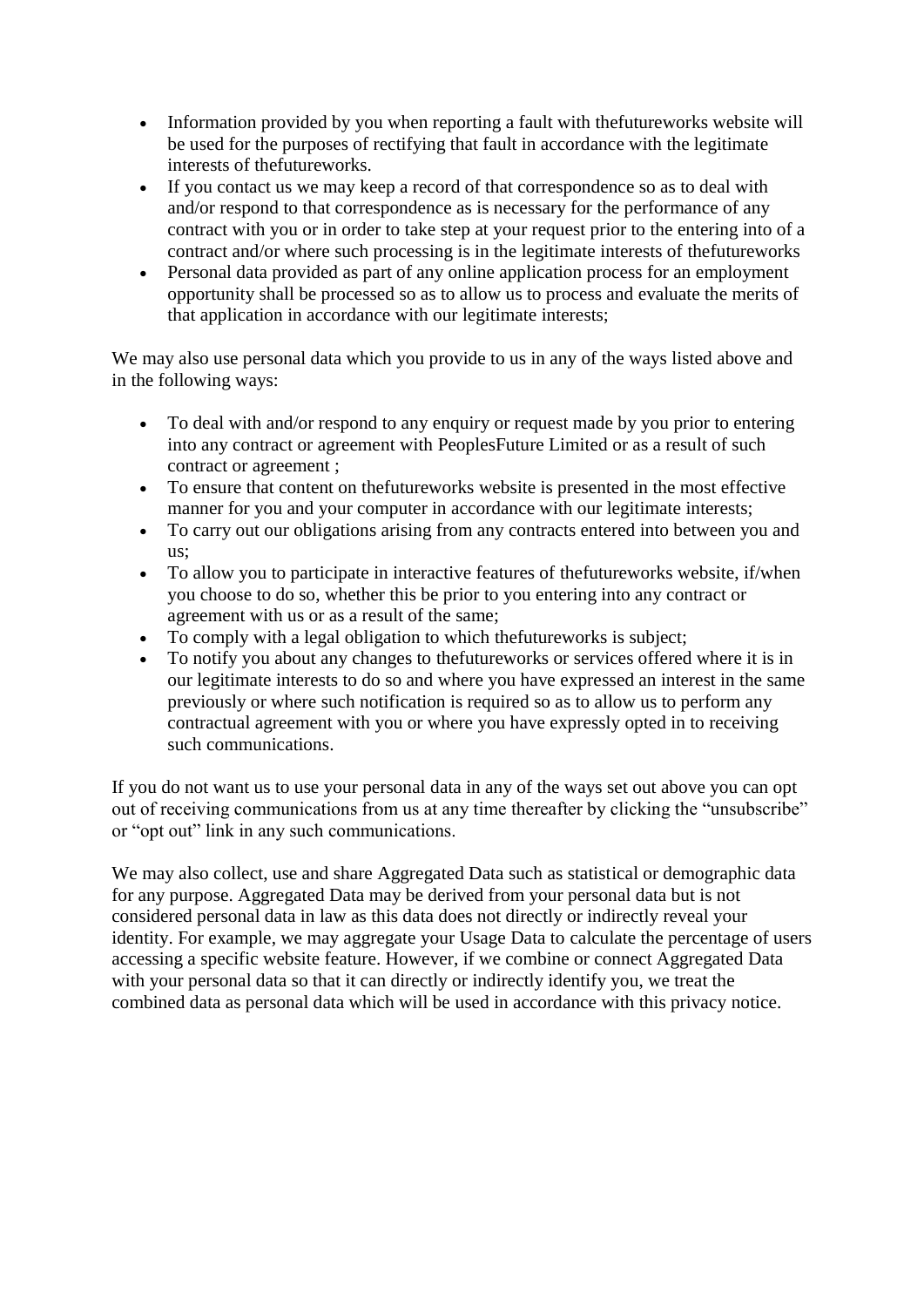## **Retention of personal data**

We will only retain your personal data for as long as necessary to fulfil the purposes we collected it for, including for the purposes of satisfying any legal, accounting, or reporting requirements.

To determine the appropriate retention period for personal data, we consider the amount, nature, and sensitivity of the personal data, the potential risk of harm from unauthorised use or disclosure of your personal data, the purposes for which we process your personal data and whether we can achieve those purposes through other means, and the applicable legal requirements.

# **IP addresses and cookies**

Information about your computer including logging information, such as your machine's IP address, operating system and browser type, may be collected automatically by the server and used for system administration and statistical purposes only. This is statistical data about the browsing actions and patterns of users of the website, and does not identify any individual.

Cookies may be used to collect user data to enhance your experience of thefutureworks website. For example, we may use cookies to determine whether your browser can accept a particular type of software, or to stop pop-up boxes appearing each time you visit thefutureworks website. We may use cookies for other purposes in the future, as thefutureworks website develops and this statement will be amended to reflect any such changes. Further details of our notice in relation to cookies can be [found in our Cookie](http://www.thefutureworks.org.uk/uploads/Cookie_Notice.pdf)  [Notice.](http://www.thefutureworks.org.uk/uploads/Cookie_Notice.pdf)

#### **Where we store your personal data**

The data that we collect from you may be transferred to, and stored at, a destination outside the European Economic Area ("EEA"). It may also be processed by staff operating outside the EEA who work for us or for one of our suppliers. Such staff may be engaged in, among other things, the fulfilment of our contracts and/or agreements with you, the processing of any payments and the provision of support services. Whenever we transfer your personal data out of the EEA, we ensure a similar degree of protection is afforded to it by ensuring at least one of the following safeguards is implemented:

All information you provide to us is stored on our secure servers. Where we have given you (or where you have chosen) a password which enables you to access specific parts of thefutureworks website, you are responsible for keeping that password confidential. We ask you not to share your password with anyone.

Unfortunately, the transmission of information via the internet is not completely secure. Although we will do our best to protect your personal data, we cannot guarantee the security of your personal data transmitted to our site; any transmission is at your own risk. Once we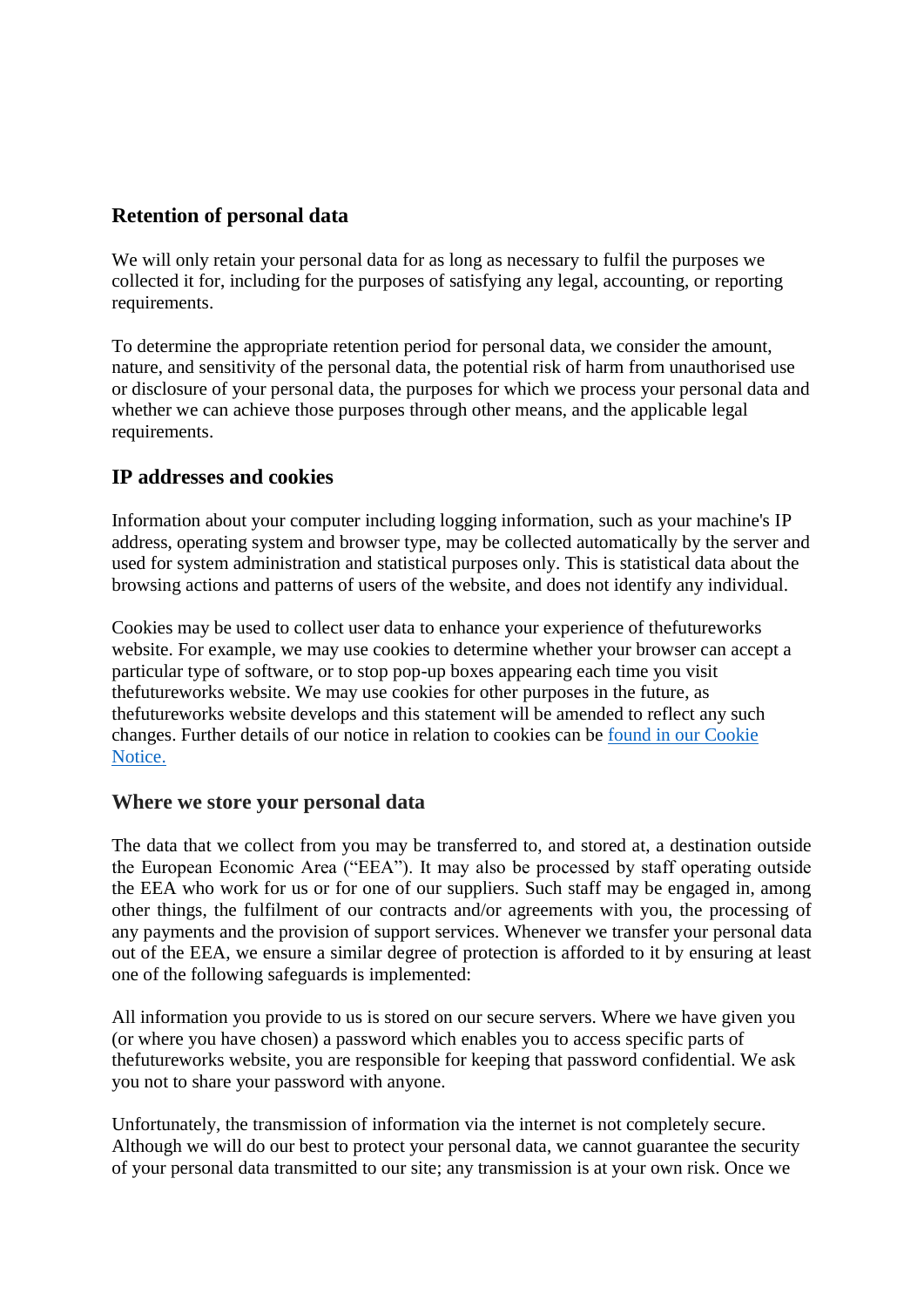have received your information we will use strict procedures and security features to try and prevent unauthorised access.

## **Disclosure of your personal data to third parties**

Information about you will only be disclosed to relevant employees of thefutureworks, and will not be revealed to third parties outside Coventry University Group unless we are under a legal duty to disclose or share your personal data in order to comply with any legal obligation, or in order to enforce any agreements which may be entered into between us; or to protect the rights, property or safety of Coventry University Group, its students, staff or others. This includes exchanging information with other companies and organisations for the purposes of fraud prevention and credit risk reduction.

We also may need to share your personal data with third parties in the following circumstances:

• where you are a candidate: to employers, when we are putting you forward for an employment opportunity;

 where you are an employer: to candidates, when we have put them forward for an employment opportunity and need to provide contact details in connection with interviews;

 on occasion, we need to hire other companies to help us to serve you better and in some of these cases we may need to share personal data that is necessary to perform tasks for us, such as market research or issuing marketing materials;

We will get your express consent before we share your personal data with any third party for marketing purposes, or before we send you marketing information on behalf of any third party.

We require all third parties that process personal data on our behalf to respect the security of your personal data and to treat it in accordance with the law. We do not allow our third party service providers to use your personal data for their own purposes and only permit them to process your personal data for specified purposes and in accordance with our instructions.

## **Your rights**

You have the right to:

**Request access to your personal data** (commonly known as a "data subject access request"). This enables you to receive a copy of the personal data that we hold about you and to check that we are lawfully processing it.

**Request correction** of the personal data that we hold about you. This enables you to have any incomplete or inaccurate data that we hold about you corrected, although we may need to verify the accuracy of the new personal data that you provide to us.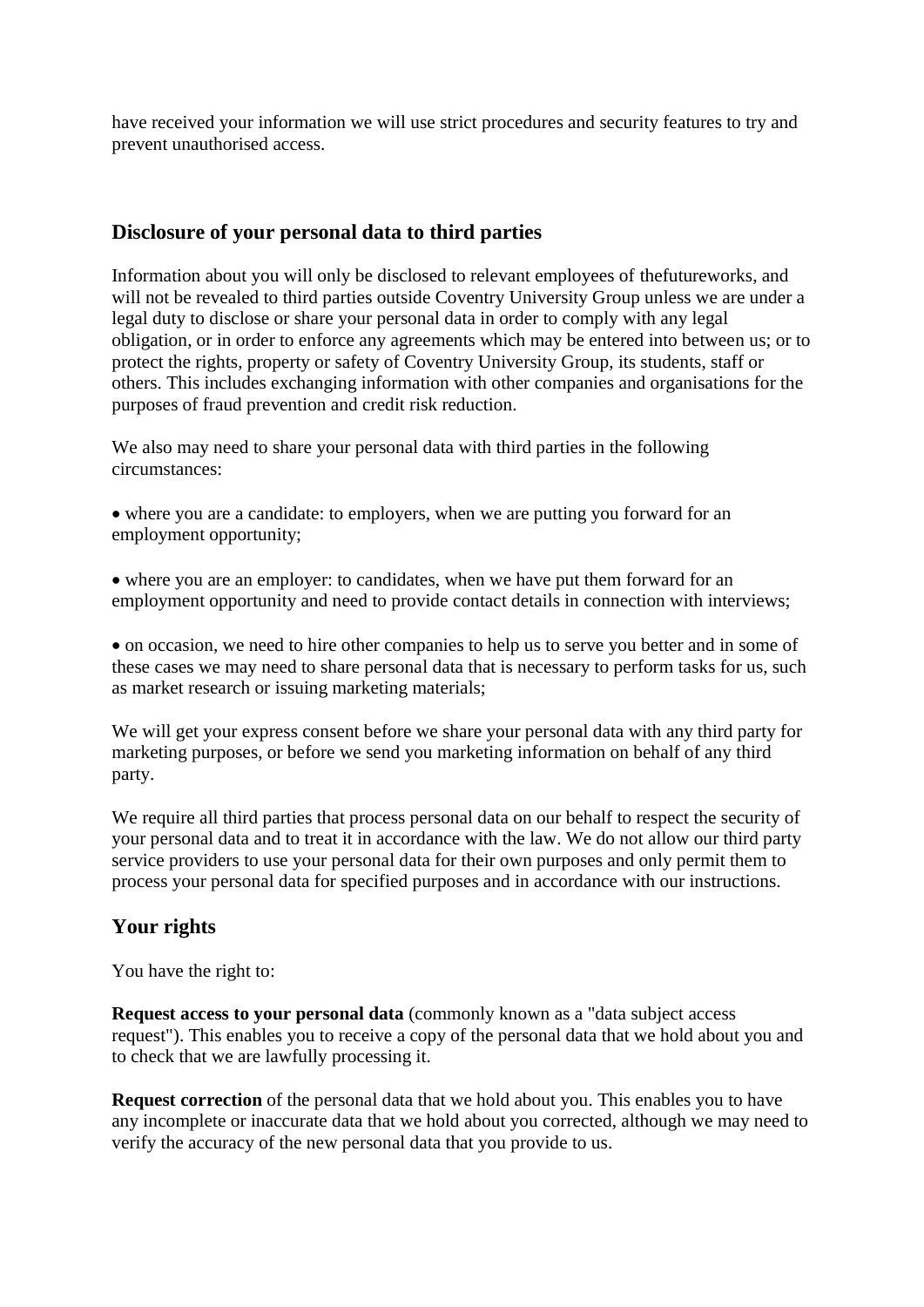**Request erasure** of your personal data. This enables you to ask us to delete or remove personal data where there is no good reason for us continuing to process it. You also have the right to ask us to delete or remove your personal data where you have successfully exercised your right to object to processing (see below), where we may have processed your personal data unlawfully or where we are required to erase your personal data to comply with local law. Please note, however, that we may not always be able to comply with your request of erasure for specific legal reasons which will be notified to you, if applicable, at the time of your request.

**Object to processing** of your personal data where we are relying on a legitimate interest (or those of a third party) and there is something about your particular situation which makes you want to object to processing on this ground as you feel it impacts on your fundamental rights and freedoms. You also have the right to object where we are processing your personal data for direct marketing purposes. In some cases, we may demonstrate that we have compelling legitimate grounds to process your personal data which override your rights and freedoms.

**Request restriction of processing** of your personal data. This enables you to ask us to suspend the processing of your personal data in the following scenarios: (a) if you want us to establish the data's accuracy; (b) where our use of the data is unlawful but you do not want us to erase it; (c) where you need us to hold the data even if we no longer require it as you need it to establish, exercise or defend legal claims; or (d) you have objected to our use of your data but we need to verify whether we have overriding legitimate grounds to use it.

**Request the transfer** of your personal data to you or to a third party. We will provide to you, or a third party you have chosen, your personal data in a structured, commonly used, machine-readable format. Note that this right only applies to automated information which you initially provided consent for us to use or where we used the information to perform a contract with you.

**Withdraw consent** at any time where we are relying on consent to process your personal data. However, this will not affect the lawfulness of any processing carried out before you withdraw your consent. If you withdraw your consent, we may not be able to provide certain products or services to you. We will advise you if this is the case at the time you withdraw your consent. You can ask us to stop sending you marketing messages at any time by following the "unsubscribe" (or similar) links on any marketing message sent to you or by contacting us at any time. Where you opt out of receiving these marketing messages, this will not apply to personal data provided to us as a result of a purchase, product/service experience or other transactions.

If you wish to exercise any of your above rights, please send a written request to Information Governance Unit, Coventry University, Alan Berry Building, Priory Street, Coventry, CV1 5FB or email [dsar@coventry.ac.uk.](mailto:dsar@coventry.ac.uk)

You will not have to pay a fee to access your personal data or to exercise any of your other rights. However, we may charge a reasonable fee if your request is clearly unfounded, repetitive or excessive. Alternatively, we may refuse to comply with your request in these circumstances.

We may need to request specific information from you to help us confirm your identity and ensure your right to access your personal data (or to exercise any of your other rights). This is